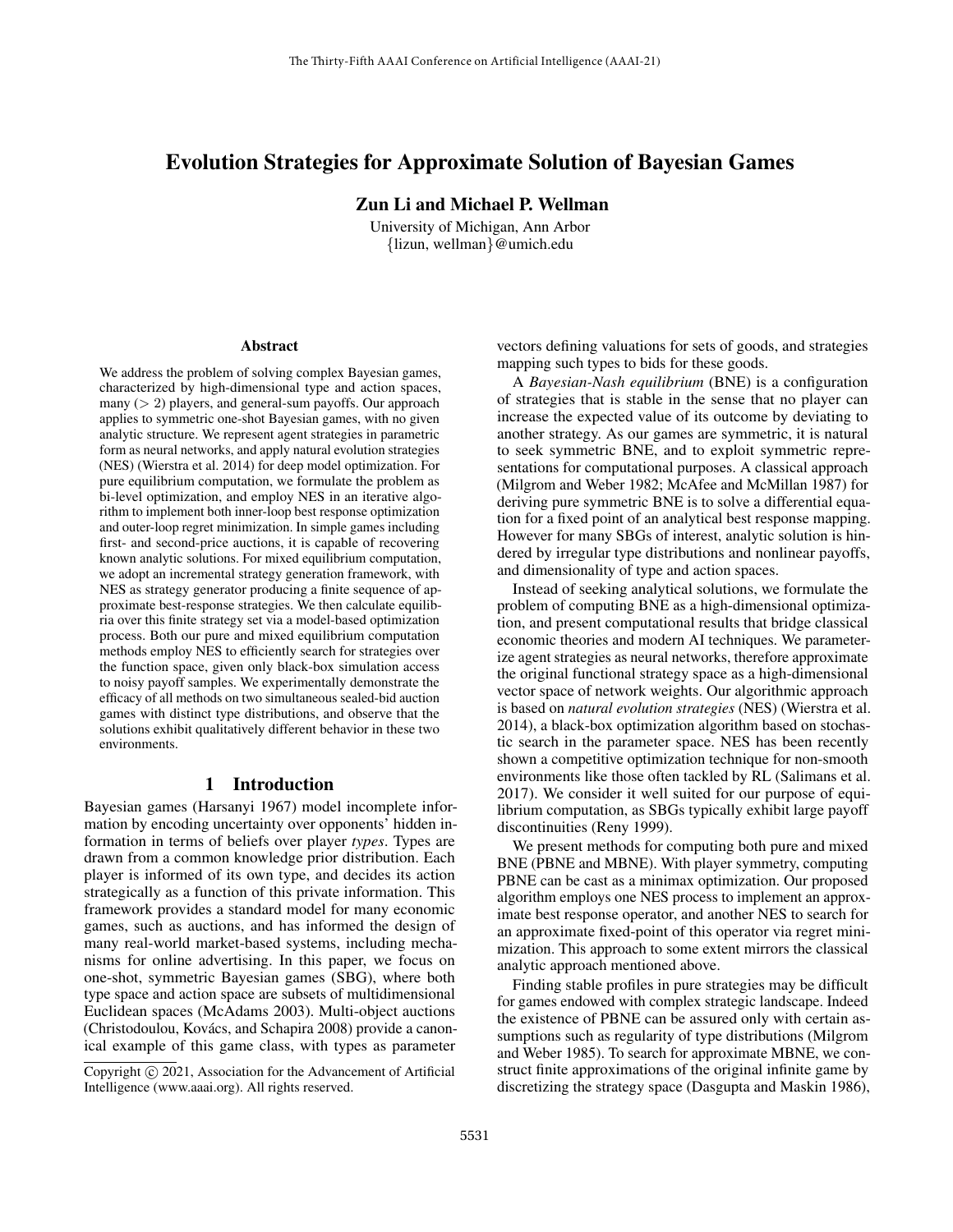and consider mixed equilibria of these restricted games. We resort to an incremental strategy generation framework (McMahan, Gordon, and Blum 2003) to implement this approach, where NES again is employed as strategy generator producing a finite sequence of approximate best-response strategies. We then extract strategic information of a restricted strategy set by regressing a finite game model via supervised learning, and calculate a mixed equilibrium of this learned game as the solution.

# 2 Related Work

Although there is a rich literature in economics on characterizing properties of equilibria in Bayesian games (Milgrom and Weber 1985; Athey 2001; McAdams 2003; Reny 2011), the problem of solving for BNE computationally is less explored. It is known that computing PBNE for discrete strategy space (where both type and action are discrete) is NP-complete (Conitzer and Sandholm 2008), and computing PBNE for simultaneous Vickrey auctions is even PP-hard (Cai and Papadimitriou 2014). These seem to discourage attempts to develop general solvers for Bayesian games.

However efforts directed to specific classes of Bayesian games has not been inhibited, and over the years substantial results have been obtained both theoretically and empirically. Some work focuses on the two-player case: Reeves and Wellman (2004) derived analytical best response for Bayesian game with piece-wise linear payoff functions, and Ceppi, Gatti, and Basilico (2009) gave experimental results on the support-enumeration approach. Other research addresses symmetric Bayesian games with more players. Vorobeychik and Wellman (2008) used self-play implemented by simulated annealing to find PBNE in SBGs. We likewise employ a form of stochastic search, but avoiding the limitations of self-play (Balduzzi et al. 2019) and with methods that extend to high-dimensional settings. Wellman, Sodomka, and Greenwald (2017) tackled simultaneous Vickrey auctions by applying empirical game-theoretical analysis on a set of hand-crafted strategies solving for MBNE. They identified effective heuristic bidding strategies, however these strategies generally require computation exponential in the number of goods.

Rabinovich et al. (2013) considered Bayesian games with continuous type space and discrete action space, and provided both theoretical convergence results as well as experimental validations for the fictitious play algorithm. Recent work (Wang, Shen, and Zuo 2020) gave computational results for first-price auctions with discrete type space and continuous action space. For a more general class of multi-item auction, works (Christodoulou, Kovács, and Schapira 2008; Dütting and Kesselheim 2017) studied algorithms of theoretical interest for combinatorial Vickrey auctions, and Bosshard et al. (2017) presented experimental results on applying grid search to solve the Local-Local-Global auctions. For succinct game models, works (Singh, Soni, and Wellman 2004) and (Jiang and Leyton-Brown 2010) formulated the notion of incomplete information in graphical games and action-graph games, together with corresponding computational methods, respectively. Armantier, Florens, and Richard (2008) approximated the Bayesian game to be solved by a sequence of constrained

games, and designed numerical methods by solving approximate partial differential equations for equilibrium computation. Nevertheless, none of the above works developed a computational method that scales with player numbers as well as the dimensions of type space and action space.

Solving Bayesian games is also relevant to real-world applications such as advertising auctions. Chawla and Hartline (2013) theoretically proved the uniqueness of symmetric BNE for a class of rank-based auction formats including generalized first-price auctions. Gomes and Sweeney (2014) derived a closed-form expression of the symmetric PBNE for generalized second-price auctions.

In work independent and concurrent with ours, Heidekrüger et al. (2021) also employ NES to compute BNE. Whereas we solve the game from a central perspective, they model the result of decentralized learning agents. Other key differences are that we assume and exploit symmetry, and develop methods to compute MBNE as well as PBNE. They in contrast consider a general asymmetric setting and focus on finding PBNE.

## 3 Preliminaries

#### 3.1 Bayesian Games

One-shot, simultaneous-move symmetric Bayesian games provide a standard model for common strategic scenarios such as auctions (Krishna 2009). Formally, an SBG consists of  $(\mathcal{N}, \mathcal{T}, \mathcal{A}, \mathcal{P}, u)$ , with  $\mathcal{N} = \{1, \dots, N\}$  being the set of agents,  $\mathscr T$  the set of types and  $\mathscr A$  the set of actions. We focus on the case where  $\mathscr T$  and  $\mathscr A$  are compact subsets of  $\mathbb{R}^T$  and  $\mathbb{R}^A$ , with T and A the dimensions of type and action space, respectively.

In a play of the SBG, agents simultaneously and privately observe their types, drawn i.i.d. from a common knowledge distribution  $t \sim \mathcal{P}$ , then independently choose their respective actions conditional on this private information. More formally, an agent's *pure strategy* s is a deterministic mapping from the type space to the action space  $s : \mathcal{T} \to \mathcal{A}$ . We denote the set of all such mappings as  $\mathscr{S}$ . For computational purposes in this paper we represent a pure strategy as a neural network. Though the space of multilayer perceptrons of a fixed architecture may not perfectly coincide with  $\mathcal{S}$ , in effect we can represent any strategy to a close approximation due to the expressive power of deep models.

For playing action  $a_n = s_n(t_n)$ , agent *n* receives a real-valued payoff  $u(a_n, a_{-n} \mid t_n)$ :  $\mathscr{A} \times \mathscr{A}^{N-1} \times$  $\mathscr{T} \rightarrow \mathbb{R}$ , which depends on its own type and action along with the profile of other agents' actions  $a_{-n} \in \mathscr{A}^{N-1}$ . Player symmetry entails that one's payoff value is permutation-invariant to the opponents' actions:  $u(a_n, a_{\pi(1)}, \ldots, a_{\pi(N)} | t_n) = u(a_n, a_1, \ldots, a_N | t_n)$  for any permutation  $\pi$  of order  $N-1$ . For a given strategy profile  $(s_1, \ldots, s_N)$ , the *ex interim* (EI) payoff is the expected payoff marginalized over opponents' types:  $u(s_n, s_{-n} | t_n) \triangleq$  $\mathbb{E}_{t_{-n}\sim\mathcal{P}^{N-1}}[u(s_n(t_n), s_1(t_1), \ldots, s_N(t_N))]$ , and the *ex ante* (EA) payoff averages over one's own type randomness  $u(s_n, s_{-n}) = \mathbb{E}_{t_n \sim \mathcal{P}}[u(s_n, s_{-n} | t_n)].$ 

A *mixed strategy*  $\sigma \in \Delta(\mathscr{S})$  defines a probability measure over the pure strategy space and allows one to make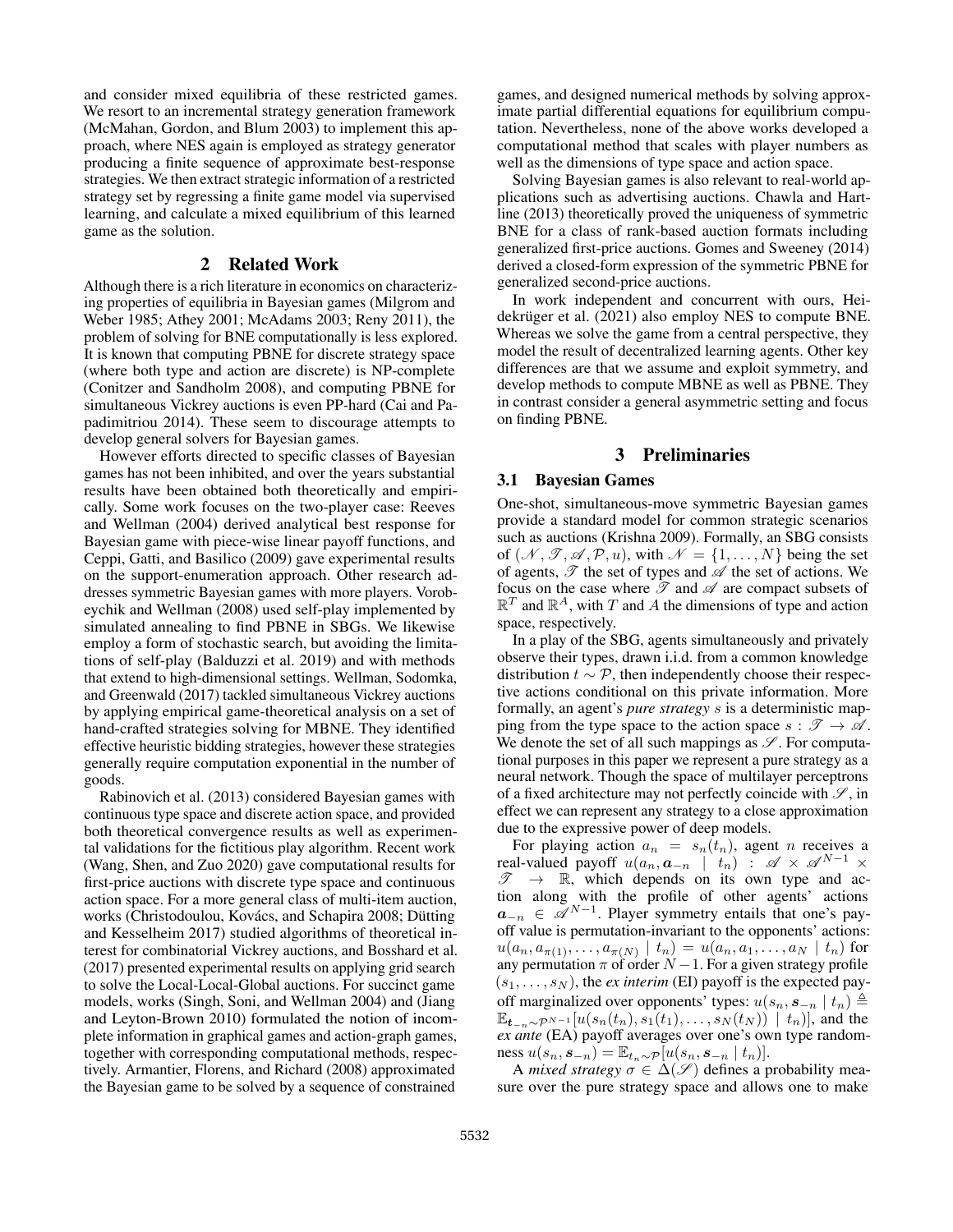stochastic decisions.<sup>1</sup> For a given mixed strategy profile  $(\sigma_1, \ldots, \sigma_N)$ , the EI and EA payoffs for agent n of type  $t_n$ are  $u(\sigma_n, \sigma_{-n} \mid t_n) \triangleq \mathbb{E}_{s_n \sim \sigma_n, s_{-n} \sim \sigma_{-n}}[u(s_n, s_{-n} \mid t_n)]$ and  $u(\sigma_n, \sigma_{-n}) \triangleq \mathbb{E}_{t_n \sim \mathcal{P}}[u(\sigma_n, \sigma_{-n} \mid t_n)].$ 

For SBGs we are often interested in one's payoff given all  $N-1$  others adopt the same strategy. We write  $u(\sigma', \sigma)$ for the EA payoff of an agent choosing strategy  $\sigma'$  while the rest choose  $\sigma$ . For strategy  $\sigma$  and pure strategy s, we call  $u(s, \sigma)$  the *deviation payoff* to pure strategy s against opponent mixture σ, or the *fitness* of s under σ.

### 3.2 Bayesian-Nash Equilibrium

In a symmetric profile, every agent adopts the same strategy. For symmetric games, we generally prefer to find solutions in symmetric profiles, and these are guaranteed to exist in a variety of settings (Nash 1951; Cheng et al. 2004; Chawla and Hartline 2013; Hefti 2017). The *symmetric regret* of strategy  $\sigma$  is given by REGRET $(\sigma) \triangleq \max_{s \in \mathcal{S}} u(s, \sigma) - u(\sigma, \sigma)$ . Our goal is to search for  $\sigma$  that minimizes loss REGRET( $\sigma$ ), in other words, a symmetric profile where each agent approximately best responds to the others. If  $REGRAPH(\sigma) \leq \epsilon$ , we call  $\sigma$  an (EA)  $\epsilon$ -BNE. For the pure case (*i.e.*,  $\sigma \in \mathscr{S}$ ) we more specifically label  $\sigma$  an (EA)  $\epsilon$ -PBNE, and for the mixed case an (EA)  $\epsilon$ -MBNE.

#### 3.3 Black-Box Games

While many classic Bayesian games possess closed-form solutions (Krishna 2009), many others are intractable via analytical reasoning. To develop computational methods for general SBGs of interest, therefore, we adopt a more universal formulation and represent the game by a black-box payoff oracle  $\mathcal{O}: \mathscr{S}^N \times \Omega \to \mathbb{R}^N$ . In this black-box (also termed *simulation-based*) setting, the basic operation is a query by the game analyst, who submits a joint pure strategy  $s \in \mathscr{S}^N$  to  $\mathcal{O}$ , and receives in return a payoff vector  $\mathbf{u} \in \mathbb{R}^N$  recording payoffs for each agent realized through agent-based simulation (with a random seed  $\omega \in \Omega$ ). We assume the analyst is aware of  $\mathcal{N}, \mathcal{I}, \mathcal{A}$  and player symmetry, but neither the type distribution  $P$  nor a direct representation of the payoff function  $u$ . Therefore the goal is to find approximate equilibria given only stochastic black-box simulation access to the game.

#### 3.4 Natural Evolution Strategies

NES (Wierstra et al. 2014) belongs to a family of blackbox optimization algorithms called *evolution strategies* (ES) that can be viewed as abstract versions of natural selection processes. The goal of NES is to maximize a fitness function  $F(\theta)$  with respect to neural network weights  $\theta$ , given only stochastic black-box access to its point values. Instead of directly optimizing  $F$ , the idea is to construct gradient estimators of a *Gaussian smoothing objective*

| <b>Algorithm 1:</b> Natural Evolution Strategies |                                                                                                           |  |  |  |
|--------------------------------------------------|-----------------------------------------------------------------------------------------------------------|--|--|--|
|                                                  | <b>Input:</b> Black-box function F, hyperparameters $J, \alpha, \nu$                                      |  |  |  |
|                                                  | <b>Output:</b> Approximate maximum $\theta$ of F                                                          |  |  |  |
|                                                  | <b>1 Algorithm</b> NES $(F, J, \alpha, \nu)$                                                              |  |  |  |
| $\mathbf{2}$                                     | Initialize $\theta$ :                                                                                     |  |  |  |
| 3                                                | for $i = 1, 2, $ do                                                                                       |  |  |  |
| 4                                                | Sample $\varepsilon_1, \ldots, \varepsilon_J \sim \mathcal{N}(0, I);$                                     |  |  |  |
| 5                                                | $\forall j, r_{j+} \leftarrow F(\boldsymbol{\theta} + \nu \boldsymbol{\varepsilon}_j), r_{j-} \leftarrow$ |  |  |  |
|                                                  | $F(\theta - \nu \varepsilon_j); r_j \leftarrow r_{i+} - r_{i-};$                                          |  |  |  |
| 6                                                | $\theta \leftarrow \theta + \alpha \frac{1}{I\nu} \sum_{i} r_i \varepsilon_i;$                            |  |  |  |
| 7                                                | end                                                                                                       |  |  |  |
| 8                                                | <b>return</b> $\theta$ , $F(\theta)$ ;                                                                    |  |  |  |

 $\mathbb{E}_{\boldsymbol{\varepsilon} \sim \mathcal{N}(0,\boldsymbol{I})}[F(\boldsymbol{\theta} + \nu \boldsymbol{\varepsilon})]$  with bandwidth hyperparameter  $\nu$ , and apply stochastic gradient ascent accordingly. As a technique for optimizing neural networks, NES has been shown competitive with other back-propagation based methods of deep RL (Salimans et al. 2017). For the purpose of equilibrium computation, we employ NES as a subroutine to optimize deep strategies for different choices of fitness functions.

We elaborate our version of NES in Algorithm 1. Initialized with network weights  $\theta$ , on each iteration NES constructs a finite difference approximation of the gradient through random search over the space of  $\theta$ , and updates the deep model towards the direction of higher expected fitness values. To construct such gradients, NES first samples a population of noisy vectors  $\varepsilon_1, \ldots, \varepsilon_J$  in the parameter space from a normal distribution. For each of such  $\varepsilon$ -s, it perturbs  $\theta$  into a pair of antithetic variables ( $\theta \pm \nu \epsilon$ ), and evaluates the corresponding fitness values as  $r_{\pm}$ . This ensures that the quantity  $v = \frac{1}{2\nu}(r_{+} - r_{-})\varepsilon$  is an unbiased estimator of  $\nabla_{\theta} \mathbb{E}_{\varepsilon}[F(\theta + \nu \varepsilon)]$ , and the stochastic gradient is constructed as the empirical average of all these  $v$ -s enabling gradient ascent updates.

# 4 Computing Pure Equilibrium via Minimax Optimization

#### 4.1 Overview

In this section, we demonstrate how to compute PBNE in SBGs by exploiting game structure and the power of NES as a black-box optimizer. We showcase that due to player symmetry the problem of calculating a symmetric PBNE is equivalent to computing a minimax equilibrium in a reduced two-player zero-sum game, and therefore design a co-evolutionary algorithm (Algorithm 2) implemented by two NES processes to solve this bi-level optimization problem. In this approach, we employ one NES to compute an approximate best response and a regret value for a given pure strategy in the inner loop, and another NES in the outer loop to minimize this approximate regret function over the pure strategy space. We next develop the details of the algorithm.

#### 4.2 A Minimax Formulation

Recall that computing PBNE is equivalent to minimizing REGRET over the pure strategy space, which can be formu-

<sup>&</sup>lt;sup>1</sup>A *behavioral strategy*  $b : \mathscr{T} \to \Delta(\mathscr{A})$  is a mapping from the type space to the space of probability measures on the action space. It turns out that mixed and behavioral strategies can each be shown equivalent to the other under certain conditions (Milgrom and Weber 1985).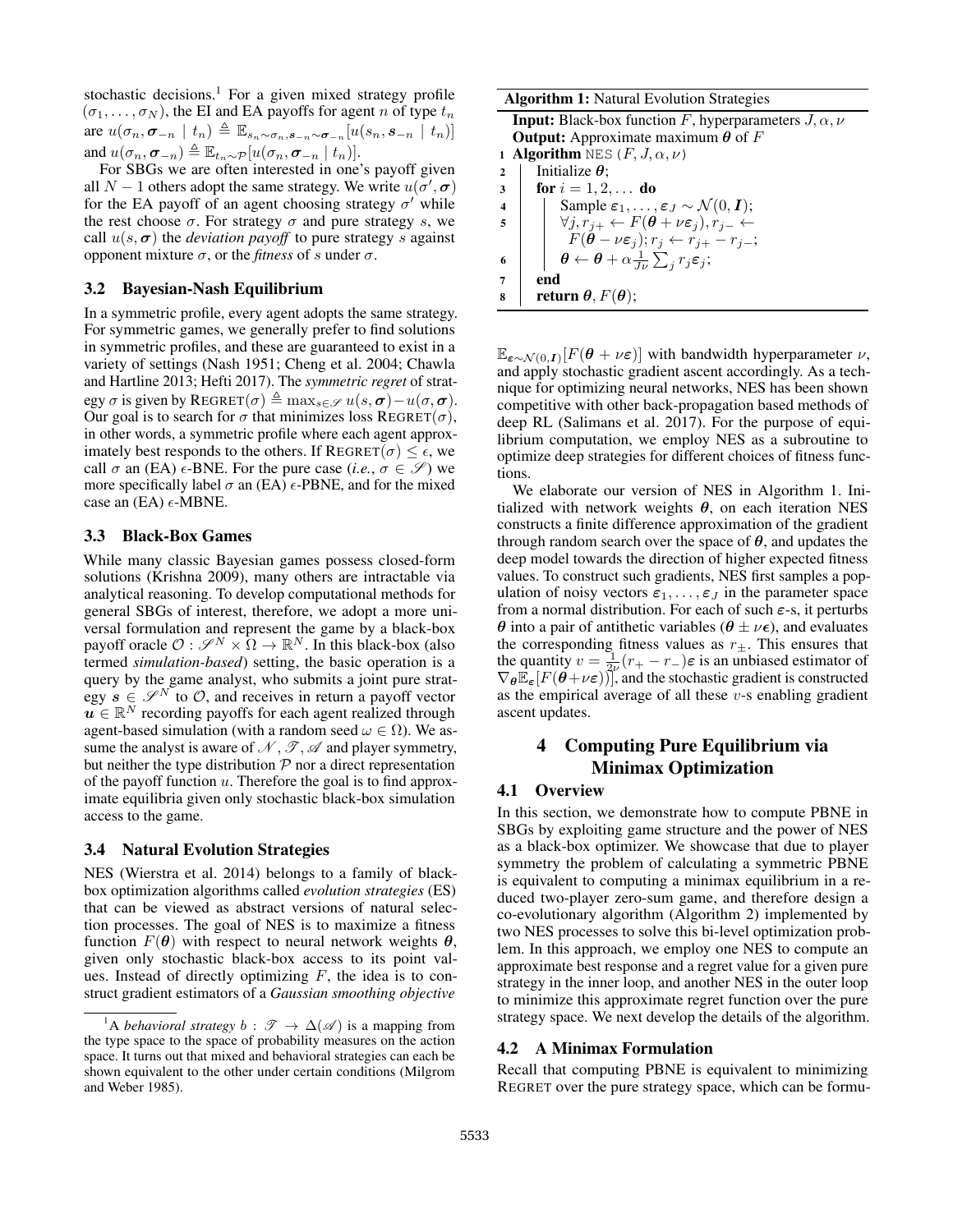#### Algorithm 2: Minimax-NES for PBNE

Input: Payoff Oracle O, hyperparameters  $J_1,J_2,\alpha_1,\alpha_2,\nu_1,\nu_2$ **Output:** Approximate PBNE  $s_{\theta}$ 1 **Function** MinusRegret( $\theta$ ) 2 |  $V \leftarrow \mathcal{O}(s_{\theta}, s_{\theta});$  $\begin{aligned} \mathbf{3} \quad & \mid \quad \boldsymbol{\theta'}, DEV \leftarrow \text{NES}(\mathcal{O}(\cdot, \boldsymbol{s_{\theta}}), J_1, \alpha_1, \nu_1); \end{aligned}$ 4 | return  $V - DEV$ ; <sup>5</sup> Algorithm MiniMax() 6 **return** NES(MinusRegret,  $J_2, \alpha_2, \nu_2$ )

lated as

$$
\min_{s \in \mathcal{S}} \text{REGRET}(s) = \min_{s \in \mathcal{S}} \max_{s' \in \mathcal{S}} u(s', s) - u(s, s) \quad (1)
$$

*i.e.*, we can view this optimization as a two-player zero-sum game: a primary agent who aims to choose s that minimize REGRET, and an adversary who selects the best response  $s'$ against s to implement the REGRET. This concise formulation exploits player symmetry such that the  $N - 1$  opponents can be abstracted as one agent when computing a symmetric equilibrium (Hefti 2017; Vadori et al. 2020).

## 4.3 Inner Loop: NES as the Best Response **Optimizer**

To optimize objective (1), we need to acquire a best response strategy as well as a maximum deviation value for a given pure strategy  $s_{\theta}$  parameterized by  $\theta$ . To achieve this we utilize NES and the payoff oracle  $\mathcal O$  to optimize a neural strategy  $s_{\theta}$  as an approximate best response, as marked in line 3 of Algorithm 2. Since to compute a best response against strategy  $s_{\theta}$  is to maximize the deviation payoff function  $u(\cdot, s_{\theta})$ , we need to provide such stochastic value queries to this deviation function, by refactoring the payoff oracle as  $\mathcal{O}(\cdot, s_{\theta})$ .  $\mathcal{O}(\cdot, s_{\theta})$  takes a deep strategy  $s_{\theta'}$  as input and outputs its stochastic fitness values under  $s_{\theta}$ . This can be implemented by controlling one agent n adopting  $s_{\theta}$  with the rest  $s_{\theta}$ , sampling this joint profile many times and taking the average payoff of  $n$  across these samples of different type realizations as the final output. Then we pass this wrapped refactored payoff oracle to NES for automatic best response optimization.

#### 4.4 Outer Loop: NES as the Regret Minimizer

The inner loop just described provides with an approximate maximum deviation value for any pure strategy,  $DEV$  in line 3 of Algorithm 2. We can hence estimate REGRET( $s_{\theta}$ ) by first evaluating  $u(s_{\theta}, s_{\theta})$  as V via payoff oracle  $\mathcal{O}$ , shown in line 2 of Algorithm 2, and set the regret estimator as  $DEV - V$ . To compute an approximate PBNE, we employ another NES in the outer loop that minimizes such surrogate regret function over the pure strategy space. To accomplish that we wrap a black-box function MinusRegret that returns  $V - DEV$  for a given deep strategy, which is delivered to the outer-loop NES for regret minimization. Hence the interaction between the agent in the outer loop and the adversary in the inner loop each implemented by an NES process enables an efficient algorithm to compute symmetric PBNE in SBGs.



Figure 1: Point plots for strategy functions learned by minimax-NES in games with known analytical solutions

#### 4.5 Results for Games with Analytical Solutions

As a preliminary experiment, we investigate the strategies learned by minimax-NES in those SBGs with known analytical solutions. The algorithmic specifications are detailed in Section 6.1 and the appendix (Li and Wellman 2021). Specifically, we consider<sup>2</sup>  $N$ -player unit-item first-price auctions, second-price auctions and third-price auctions, denoted as *FP*[N] and *SP*[N] and *TP*[N]. It is known that for uniform valuation distribution  $U[0,\bar{t}]$  the canonical PBNE is  $s(t) = \left(\frac{N-1}{N}\right)t$  for  $FP[N]$ ,  $s(t) = t$  for  $SP[N]$  and  $s(t) = \left(\frac{N-1}{N-2}\right)t$  for *TP*[*N*]. We plot the relation between the input valuation and output bid of the strategies produced by minimax-NES in these environments in Figure 1, where we let  $\bar{t} = 128$ . The results show that minimax-NES learns these canonical equilibria. Notice that classical derivations for these PBNE imposed a variety of constraints on the solutions, such as monotonicity (Riley and Samuelson 1981), while our method only implicitly relies on the expressiveness and differentiability of deep models yet still learned these canonical PBNE. We hypothesize these equilibria are the unique solutions representable by deep neural networks.

# 5 Computing Mixed Equilibrium via Incremental Strategy Generation

### 5.1 Overview

In this section, we consider computing mixed equilibria for SBGs by interleaving strategy exploration and equilibrium calculation. This approach fits a generic paradigm for reasoning games with complex strategy space called incremental strategy generation (ISG). ISG maintains a finite restricted set of pure strategies  $S$  that discretizes the intractable strategic landscape, and iteratively enlarges this set via best responses to explore rational regions of the game. A mixture over such representative set of strategies is computed in each iteration, serving as a quality mixed equilibrium of the full game. ISG

 $2$ In the appendix we also include experiments for games with more complex solutions such as all-pay auctions, but we did not successfully reproduce their canonical analytic results.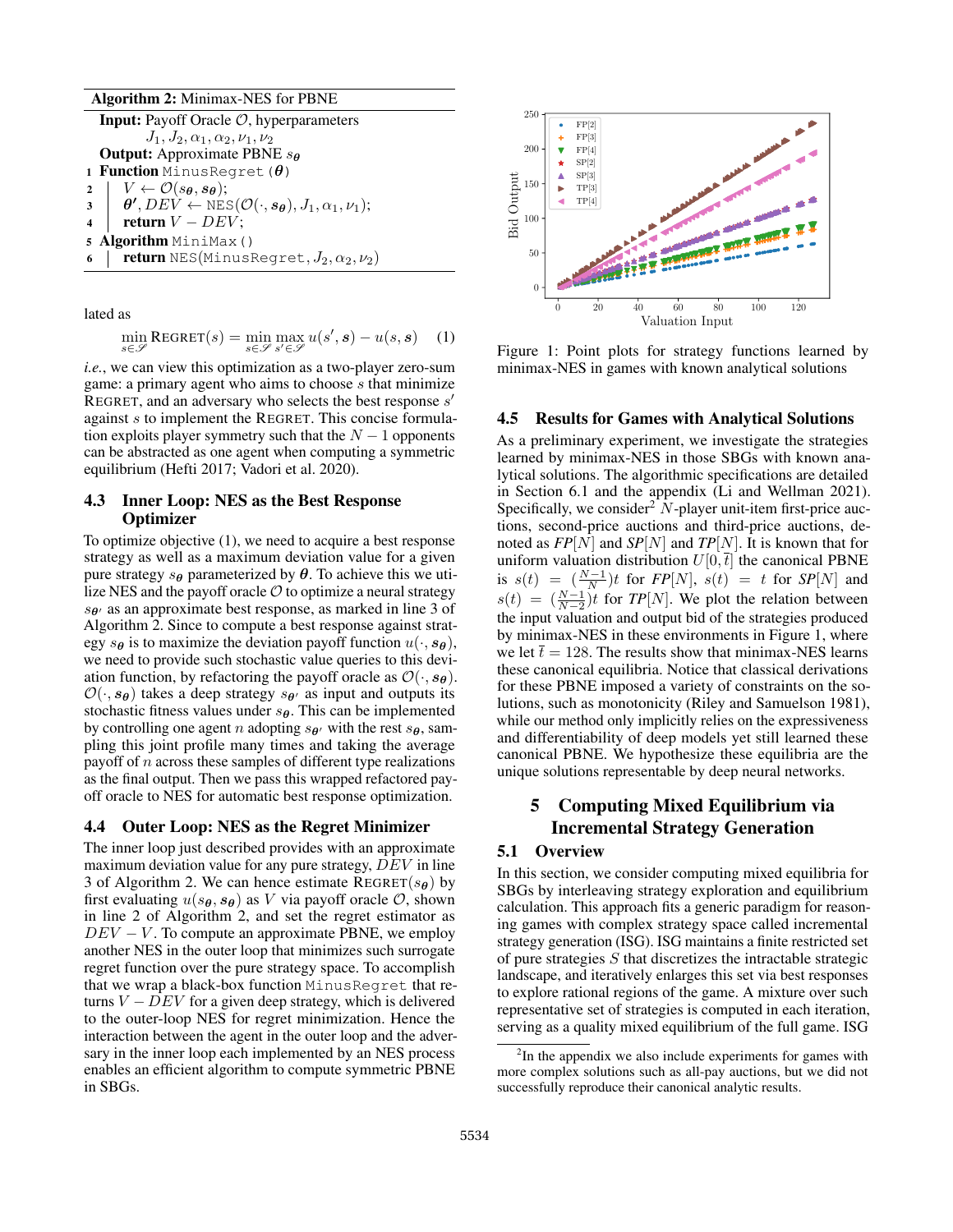|  |  | Algorithm 3: Incremental Strategy Generation |  |  |
|--|--|----------------------------------------------|--|--|
|--|--|----------------------------------------------|--|--|

|             | <b>Input:</b> Payoff Oracle $\mathcal{O}$ . Meta-solver MS.                    |
|-------------|--------------------------------------------------------------------------------|
|             | Hyperparameters $J, \alpha, \nu$ ;                                             |
|             | <b>Output:</b> A finite strategy set S, a mixed strategy $\sigma$              |
|             | over $S$                                                                       |
|             | 1 Initial strategy set $S = \{s_0\}$ , a singleton distribution                |
|             | $\sigma$ with $\sigma(s_0)=1$ ;                                                |
|             | 2 for $i = 1, 2, $ do                                                          |
|             | $\sigma \leftarrow MS(\mathcal{O}, S, \sigma);$                                |
|             | 4 $s', DEV \leftarrow \text{NES}(\mathcal{O}(\cdot, \sigma), J, \alpha, \nu);$ |
| $5^{\circ}$ | $S \leftarrow S \cup \{s'\};$                                                  |
|             | 6 end                                                                          |
|             |                                                                                |

had been shown great success in domains of two-player zerosum stochastic games (McMahan, Gordon, and Blum 2003), security games (Jain et al. 2011; Bosansky et al. 2015; Wang et al. 2019; Wright, Wang, and Wellman 2019), extensiveform games (Bosansky et al. 2014), multiagent RL (Lanctot et al. 2017) and multiplayer team games (Zhang and An 2020).

We next elaborate the usage of ISG in our SBG context, as diagrammed in Algorithm 3. The ISG framework consists of two components: a meta-solver (MS) and a best response oracle (BR). Initialized as a singleton strategy set, on each iteration of ISG, MS takes the restricted strategy set S resulted from the previous iteration as input and outputs a probability mixture  $\sigma$  over S. The mixture is expected to constitute a quality equilibrium when none of the pure strategies is dominant over the others. Common meta-solvers include self-play (which puts all mass on the last strategy), fictitious play (uniformly mixing over  $S$ ), replicator dynamics (that computes an NE in the restricted game) and other more developed ones (Balduzzi et al. 2019; Muller et al. 2020).

After MS had output  $\sigma$ , BR generates a new strategy into  $S$  that is  $a(n)$  (approximate) best response against opponent mixture  $\sigma$ . The functionality of BR is to explore and include strategies in regions where agents are more likely to exhibit rational behavior, producing a more robust strategy population and reinforcing the mixture quality calculated by MS in the next iteration. In our version of ISG we use NES to implement BR (line 4 of Algorithm 3) where in Algorithm 1 we let the fitness function F be  $\mathcal{O}(\cdot, \sigma)$ , being consistent with Section 4.

We next discuss our choices of meta-solvers.

### 5.2 Fictitious Play

The first choice of meta-solver is fictitious play (FP), which puts a uniform mixture on current strategy set S. FP-type algorithms had been shown great success in a variety of games beyond the version for tabular normal-form games (Rabinovich et al. 2013; Heinrich, Lanctot, and Silver 2015). We believe FP is a competitive baseline in our problem, since a uniform mixture may capture the diversity of the strategic landscape to some extent.

## 5.3 Nash Equilibrium

Our second choice of meta-solver is to output a Nash equilibrium of the restricted game with support  $S$ , which also reflects the double-oracle algorithm (McMahan, Gordon, and Blum 2003). We adopt projected replicator dynamics (RD) (Lanctot et al. 2017) to reach an equilibrium. Suppose we are given the exact payoff function  $u$ , in each iteration with opponent mixture  $\sigma$ , RD will update the probability mass of each pure strategy s by an amount proportional to the its present *aggregated deviation value*  $\sigma(s)(u(s, \sigma) - u(\sigma, \sigma))$ , after which an L2 projection (Wang and Carreira-Perpinán 2013) onto  $\Delta(S)$  is operated to ensure it remain on the probability simplex. Therefore by evolving the mixture towards strategies with higher fitness values, the converged mixed strategy is expected to be stable at the end of the dynamics, and the new strategies are anticipated to be generated in rational regions.

Model Learning However in our problem, the issue for replicator dynamics or other Nash-solvers is that we do not have the exact evaluation of deviation payoff  $u(s, \sigma)$  but only its stochastic query values, which may require a significant number of samples to control the variance for each update, and inhibit Nash-solvers from converging to stable solutions. To reduce sample complexity and computational intractability, we adopt a supervised model-learning approach (Vorobeychik, Wellman, and Singh 2007; Wiedenbeck, Yang, and Wellman 2018; Sokota, Ho, and Wiedenbeck 2019; Li and Wellman 2020) that regresses the pure-strategy payoff function of this finite restricted game model, and further provides RD with deviation estimation for mixture computation. The key here is to exploit a succinct game representation. Notice that for finite symmetric games with  $M$  strategies, it suffices to record  $u(s, f_1, \ldots, f_M)$ , where s is the pure strategy chosen by the principal agent and  $f<sub>m</sub>$  counts the fraction of its opponents choosing strategy  $m$ . Then by assuming the ground-truth payoff function varies smoothly with strategy counters, we can use a function approximator to learn such succinct representation by extracting correlations among different pure-strategy payoff entries.

More concretely, we regress the restricted game with  $|S| = M$  by sampling a dataset from the payoff oracle and learning a value network  $\hat{u}: \Delta(S) \to \mathbb{R}^M$  as the empirical game model. The input training feature of  $\hat{u}$  is a vector of strategy counters, each dimension counting the fraction of other players choosing the corresponding strategy, and the output targets are the payoffs for each of the M pure strategies when adopted by the principal agent. Then to estimate the deviation payoffs under opponent mixture  $\sigma$ , we directly set  $\sigma$  as the input to the value network, and obtain M values as deviation payoff estimations. We consider this approach applies to finite symmetric games with many players, since the strategy counters are expected to conform the probability mixture due to law of large number.

# 6 Experiments

# 6.1 Setups

Algorithmic Configurations We represent each pure strategy as a two-layer perceptron with hidden node size 32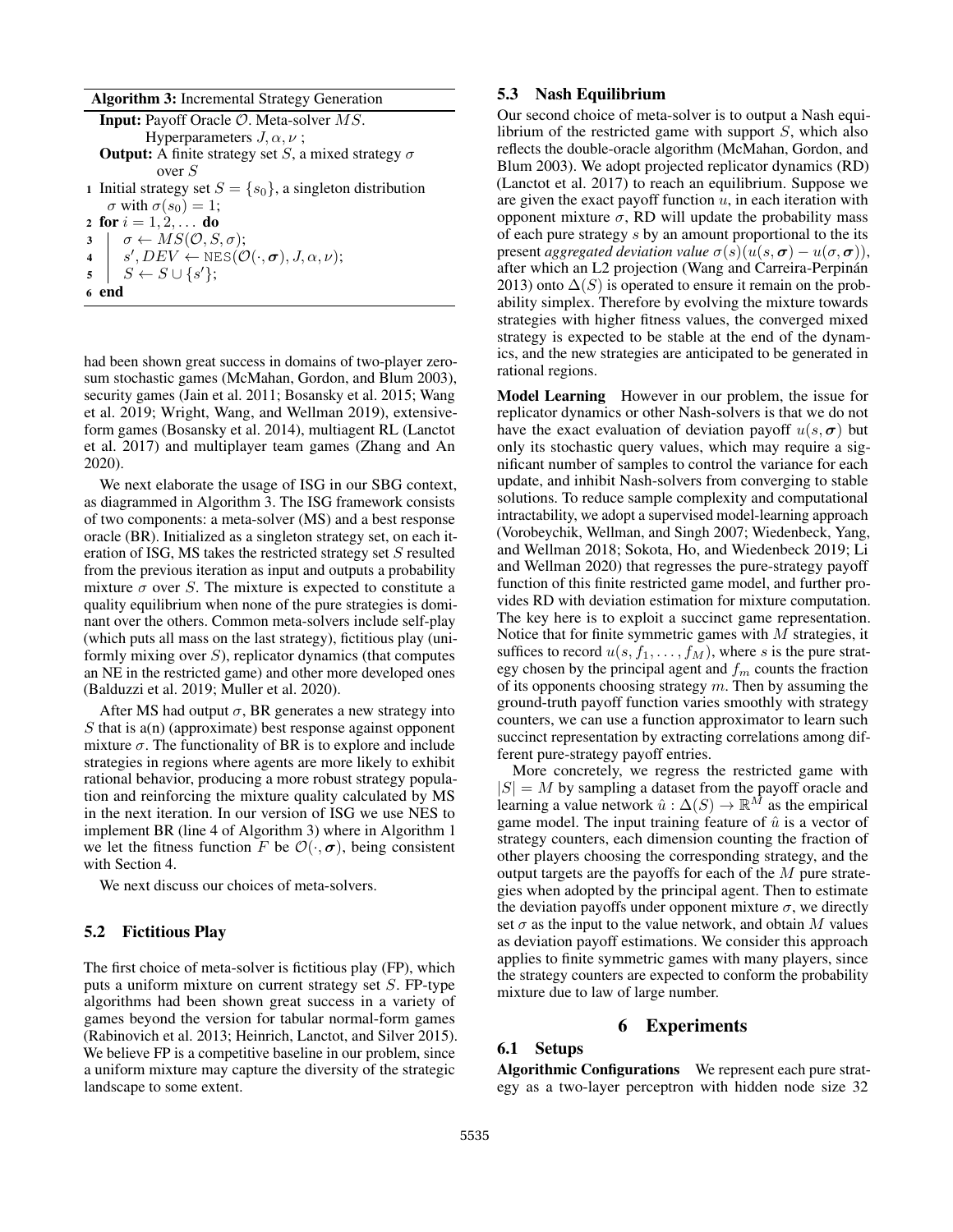

Figure 2: Results for market-based scheduling environments

for each layer separated by ReLU units. The hyperparameters for NES are tuned as follows. We fixed population size  $J = 4 + 3|\log d|$  as the default setting adopted by Wierstra et al.  $(2014)$ , where d is the number of parameters of the deep model. For every fitness function we apply a grid search to select the best bandwidth  $\nu$  and learning rate  $\alpha$  within certain ranges, to maximize the performance of the resulted NES. We adopt Adam optimizer (Kingma and Ba 2014) to automatically adjust the learning rate initialized with  $\alpha$  during the stochastic gradient ascent process. In addition to the vanilla NES described in Section 3.4, our implementation employs a fitness-shaping trick (Wierstra et al. 2014) to enhance the robustness of the optimization process.

For black-box functions  $\mathcal{O}(\cdot, s)$  and  $\mathcal{O}(\cdot, \sigma)$ , each query we run an agent-based simulation for 5000 times and take the corresponding average payoff values as the outputs. In the model-learning part of RD, for each empirical game model with  $|S| = M$ , we draw 2000 vectors of strategy counters from a Dirichlet distribution as training features, and for each feature we calculate M pure strategy payoffs via 500 Monte-Carlo samples as training targets. We adopt a twolayer network with hidden node size 32 each for game model learning.

Please refer to supplementary material (Li and Wellman 2021) for more details on implementation and hyperparameter selection.

Environments We test our methods on two simultaneous sealed-bid auctions: market-based scheduling (MBS) (Reeves et al. 2005) and homogeneous-good auctions (HG) (Wellman, Sodomka, and Greenwald 2017), both of which are SBGs with multidimensional type space and action space possessing no analytical solution. We elaborate the game mechanisms as follows.

*Market-Based Scheduling* In an MBS environment, an agent's objective is to acquire enough number of slots to fulfil its task through strategic bidding. More specifically, for an MBS with  $K$  slots, each agent is rendered a type vector with dimension  $K + 1$ : an integer  $\Lambda \in [1, K]$  specifying the total number of slots needed, and a valuation vector  $v \in$  $\mathbb{R}^K$ , where  $v_k$  is the valuation realized if it acquired its  $\Lambda$ -th slot at the k-th auction. If it had not obtained  $\Lambda$  slots in the end then its valuation is 0.  $\Lambda$  is drawn from an exponential distribution, while  $v_k$  are constructed by first independently drawing K numbers uniformly from  $[0, 50]$ , and reordering the values to satisfy a non-increasing constraint. Each slot is allocated to the highest bidder and priced via a secondprice payment rule, so an action is a bidding vector  $b \in \mathbb{R}^K$ specifying the bids for each of the  $K$  auctions. The payoff of one agent is the difference between its realized valuation and payment. This auction format exhibits both complementarity and substitutability.

*Homogeneous-Good Auctions* In an HG of K goods, K Vickery auctions are simultaneously operated for selling homogeneous items. Each agent is rendered a type vector  $t \in \mathbb{R}^K$ , where  $t_k$  is the marginal valuation of acquiring the k-th good.  $t_1$  is drawn uniformly from [0, 128], with  $t_k$ drawn uniformly from [0,  $t_{k-1}$ ] for  $k > 1$ . An action is a vector of  $K$  bids for each of the  $K$  auctions. This auction format exhibits perfect substitutability.

In our experimental presentation we use  $MBS[N, K]$  and  $HG[N, K]$  to denote MBS and HG with N agents and K goods, respectively.

Evaluation Metric and Methods We compare four methods in all of our experiments: self-play and minimax that compute PBNE, with fictitious play and replicator dynamics solving for MBNE. Each method runs for MAXT trials of different random seeds, with each trial continues for MAXI iterations. Each of such iteration generates a new pure strategy, resulting in a restricted pure strategy set  $\overline{S}$  with  $|\overline{S}| = 4 \times MAXT \times MAXI$  totally. Denote  $\sigma_{AL,i,t}$  the strategy output (which could be either pure or mixed) algorithm AL produces at iteration  $i$  of trial number t. Since we do not have an exact best response oracle, we estimate the regret of  $\sigma_{AL,i,t}$  in the full game as  $\max_{s \in \overline{S}} u(s, \pmb{\sigma_{AL,i,t}}) - u(\sigma_{AL,i,t}, \pmb{\sigma_{AL,i,t}})$ , instead of using NES to compute an approximate best response. Then we measure the performance of an algorithm by plotting its regret curve averaged across different trials. We consider this evaluation approach utilizes the results the most and largely reduces the bias introduced by NES as an approximate best response operator. Furthermore to reduce statistical bias of taking maximum during regret calculations, we first estimate each of the  $|\overline{S}|$  deviation values via 5000 Monte-Carlo samples, select the 10 strategies with highest scores, calculate the deviation values for these 10 again via 50000 samples and take the maximum of these as the final maximum deviation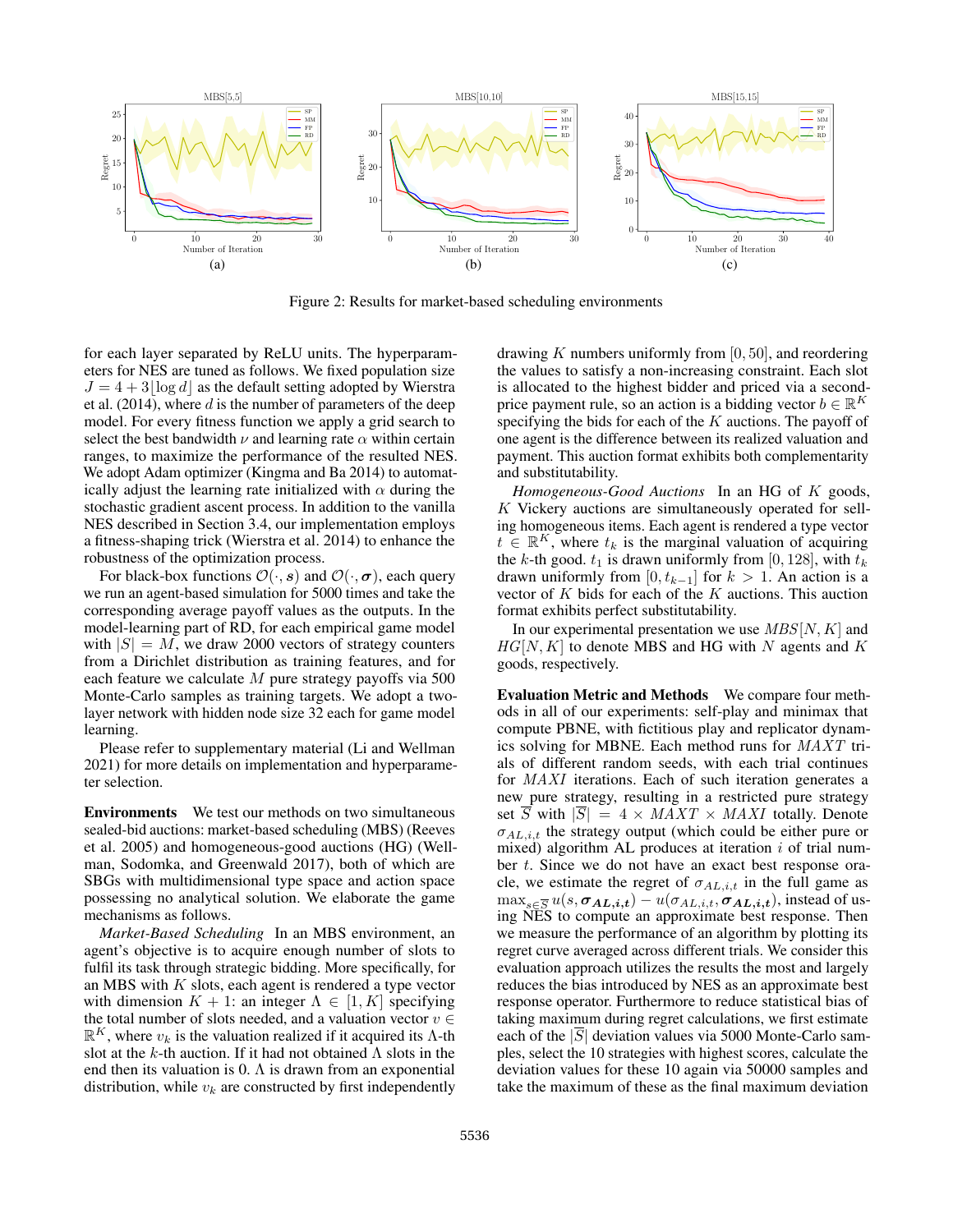

Figure 3: Results for homogeneous good environments

estimation. We next specify the strategy output for each of the four algorithms.

*Self-Play (SP):* SP is also called iterated best response. At each iteration SP outputs a best response to the pure strategy of the previous iteration.

*Minimax (MM):* For Algorithm 2, we define one iteration as one step of gradient ascent (line 6 of Algorithm 1) in the outer loop, which outputs a pure strategy.

*Fictitious Play (FP):* On each iteration FP outputs a uniform mixture over S.

*Replicator Dynamics (RD):* RD outputs a Nash mixture for a restricted game, which is a mixed strategy.

## 6.2 Results

We test our methods on MBS and HG environments of 5, 10, and 15 agents with the same number of goods. Each experiment runs for 5 trials. The results are shown in Figures 2 and 3.

Our first observation is that self-play performs poorly in nearly all of our experiments. It tends to cycle in the strategic landscape and shows no explicit improvement from the initial strategy. This contrasts with the results of Vorobeychik and Wellman (2008), which were obtained for a different game with much lower-dimensional strategy space. In our context, we find that best responses cycle around the intransitive regions of the game.

Our second observation is that the RD meta-solver generally outperforms FP. FP outputs a uniform mixture of all strategies explored, which may include strategies generated early on that are not effective against those learned later. Equilibrium based methods, in contrast, will ignore strategies once they are no longer part of a solution. However the observed performance gaps between FP and RD are relatively small. The equilibrium-based method entails much greater computational cost than FP (detailed in supplementary material) due to model learning and training data sampling, thus FP could be an advantageous computational method in certain settings.

We are particularly interested in the performance of minimax-NES, which exhibited qualitatively different behavior in our two experimental environments. In MBS, minimax-NES produces strategies that are generally less robust than the mixed equilibria, whereas in HG it is able to reach pure strategies that surpass both FP and RD in terms of stability. This advantage is especially pronounced in environment

 $HG[5, 5]$ . We attribute the difference to the distinct game characteristics induced by MBS and HG valuations. MBS environments produce more complex strategic landscapes, for (1) its type representation involves  $\Gamma$  as an integer which prevents an atomless type distribution that is usually required for the existence of pure equilibria (Milgrom and Weber 1985), and (2) complementarity in valuations makes strategy outcomes more sensitive to other-agent behavior. Therefore it may be difficult for minimax-NES to reach a pure strategy region that is robust globally. While for HG the types are vectors of marginal valuations which we hypothesize a representation more amenable for the deep models to extract strategic information.

Comparison to Hand-Crafted Strategies We compare the performance of bidding strategies derived by our methods against state-of-the-art strategies for simultaneous sealedbid auctions that optimize the bid vector based on probabilistic price predictions. Specifically, our reference is to hand-crafted bidding strategies based on *self-confirming* predictions, defined as probability distributions over prices that result when all bidders optimize with respect to these distributions. Such strategies, which we denote SC, were found in an study employing empirical game-theoretical analysis by Wellman, Sodomka, and Greenwald (2017) to be effective against a broad range of bidding strategies from prior literature.

The idea of a self-confirming price prediction (SCPP) is that it summarizes opponents' behavior near an equilibrium. Assuming all the  $N - 1$  opponents employ some strong heuristic bidding strategies, SC computes an approximate best response to the resulted SCPP, using a hand-crafted bidgeneration methods. Since the calculation involves searching for an optimal bundle with respect to predicted price, effectively enumerating all possible bundles, SC generally takes exponential time in the number of goods. This also makes it more expensive to evaluate an action, compared with one forward pass of the neural strategies.

The version of SC we adopt in the following experiments is LocalBid initialized with ExpectedMU64 (Wellman, Sodomka, and Greenwald 2017). Due to the exponential computational cost we are only able to test on  $MBS[5, 5]$  and  $HG[5, 5]$  environments.

First we compare the robustness of SC equilibrium to our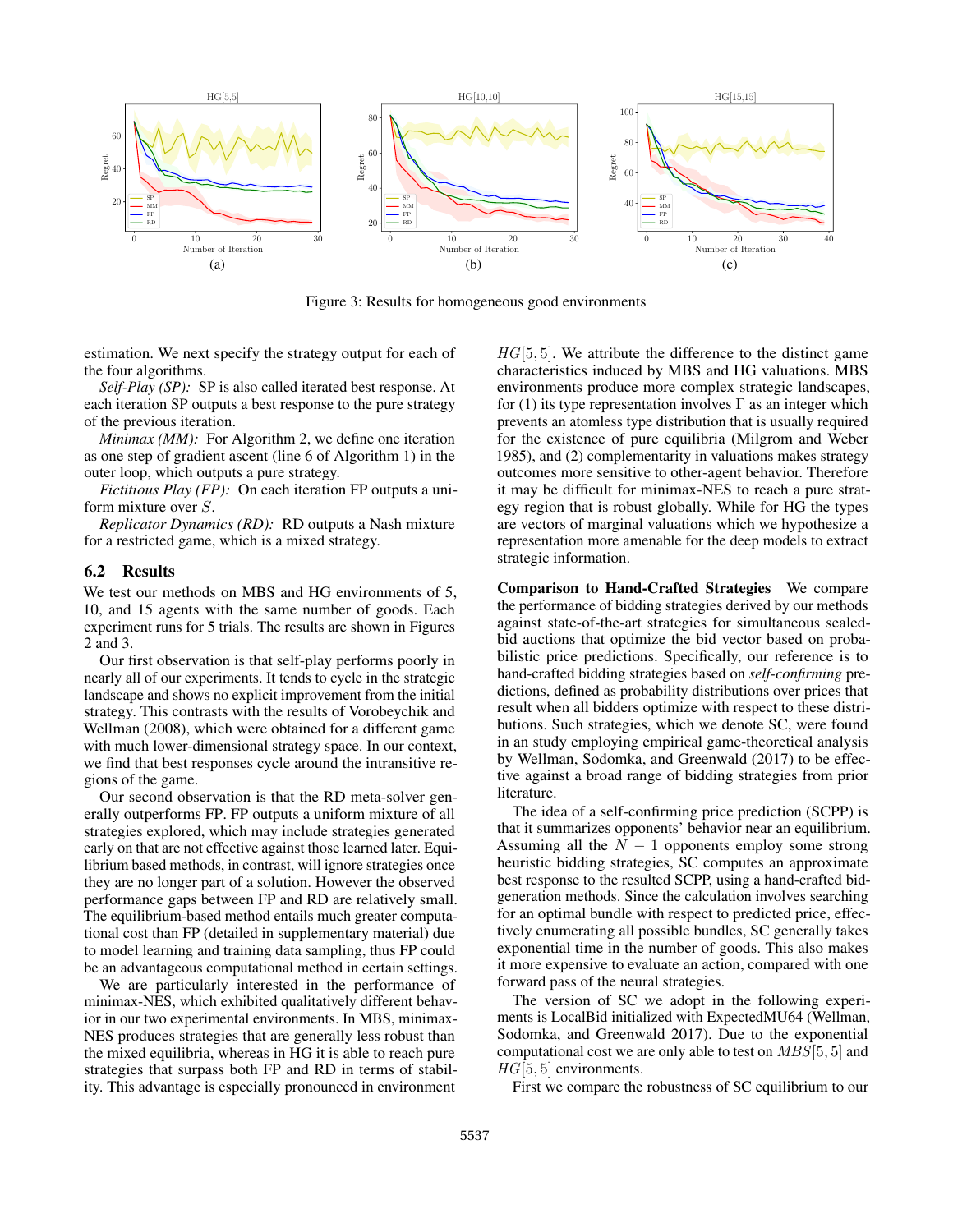| Instance | SP   | MМ           | FP   | RD   |      |
|----------|------|--------------|------|------|------|
| MBS[5,5] | 19.1 | $\vert 3.51$ | 3.47 | 2.51 | 5.30 |
| HG 5,    | 49.7 | 7.62         | 28.9 | 26.0 | 11.0 |

Table 1: Regret of SC compared with other methods within  $\overline{S}$ 

| Instance  | SP   | MМ   | FP   | RD    |
|-----------|------|------|------|-------|
| MBS[5, 5] | 0.0  | 3.46 | 0.74 | 1 71  |
| HG 5      | 0.45 | 3.05 | 0.0  | (0.0) |

Table 2: Regret of our methods with respect to SC

methods, by measuring their regret values with our restricted set S, as shown in Table 1. The performances of our methods are measured by taking the outputs of the last iteration, averaged across different runs. The results showed that in MBS[5,5] the SC equilibrium surpasses only self-play in terms of stability, while in  $HG[5, 5]$  it is more robust than methods SP, FP, RD, but is still inferior to MM. This demonstrates that our methods produce comparably or even more quality equilibria than SC globally.

Next we investigate more on the strategic dependencies among these strategies, by testing the robustness of our methods against SC. We here measure the regret values of our methods to SC, shown in Table 2. The results shows that SC especially exploits MM in both environments. This validates that MM produces near-equilibrium strategies and SC exploits such class of strategies according to its designs. We further consider the results suggest a strategic dependency among different strategies and illustrate that there exist no single strategy that can outperform the others in all cases.

## 7 Conclusion

In contrast to classic works in auction theory that seek analytical solutions, we formulate the problem of computing BNE as an empirical optimization problem. Scaling computational methods to the dimensions of types and actions as well as player number immediately calls for tractable solution representation and efficient optimization techniques. We found that combining the expressive power of deep models with NES as a black-box optimization technique effectively supports solution of a general class of complex symmetric Bayesian games.

Our pure equilibrium computation method, minimax-NES, parallels the classical analytical approach and could be regarded as a high-dimensional generalization of the global convergence method of Vorobeychik and Wellman (2008). By exploiting player symmetry, the method employs NES for bestresponse optimization and regret minimization. Here two NES processes are integrated in one algorithm to reach minimax solutions. Our mixed equilibrium computation method, ISG, employs NES as both best-response optimizer and strategy generator. We tested our methods on two simultaneousauction games with qualitatively different properties, and found that the mixed equilibria showed lower regret on environments with more complex strategic landscape, while the solutions output by minimax-NES appeared to be more

robust in games with smoother topology.

Our methods rely on the power of NES as a function searching tool in the strategy space. But since it is difficult to reach the true optimum in such function space we hypothesize certain biases could be introduced by the algorithm NES itself. Our evaluation approach was designed to mitigate this by measuring regret with respect to all the pure strategies we generated across experiment runs. In future work, we are interested in testing other optimization alternatives including genetic algorithms (Such et al. 2017) and comparing them with NES.

## Acknowledgments

This work was supported in part by the US Army Research Office under MURI W911NF-18-1-0208.

## References

Armantier, O.; Florens, J.-P.; and Richard, J.-F. 2008. Approximation of Nash equilibria in Bayesian games. *Journal of Applied Econometrics* 23(7): 965–981.

Athey, S. 2001. Single crossing properties and the existence of pure strategy equilibria in games of incomplete information. *Econometrica* 69(4): 861–889.

Balduzzi, D.; Garnelo, M.; Bachrach, Y.; Czarnecki, W. M.; Perolat, J.; Jaderberg, M.; and Graepel, T. 2019. Open-ended learning in symmetric zero-sum games. In *Thirty-Sixth International Conference on Machine Learning*, 434–443.

Bosansky, B.; Jiang, A. X.; Tambe, M.; and Kiekintveld, C. 2015. Combining compact representation and incremental generation in large games with sequential strategies. In *Twenty-Ninth AAAI Conference on Artificial Intelligence*, 812– 818.

Bosansky, B.; Kiekintveld, C.; Lisy, V.; and Pechoucek, M. 2014. An exact double-oracle algorithm for zero-sum extensive-form games with imperfect information. *Journal of Artificial Intelligence Research* 51: 829–866.

Bosshard, V.; Bünz, B.; Lubin, B.; and Seuken, S. 2017. Computing Bayes-Nash equilibria in combinatorial auctions with continuous value and action spaces. In *Twenty-Sixth International Joint Conference on Artificial Intelligence*, 119– 127.

Cai, Y.; and Papadimitriou, C. 2014. Simultaneous Bayesian auctions and computational complexity. In *Fifteenth ACM Conference on Economics and Computation*, 895–910.

Ceppi, S.; Gatti, N.; and Basilico, N. 2009. Computing Bayes-Nash equilibria through support enumeration methods in Bayesian two-player strategic-form games. In *2009 IEEE/WIC/ACM International Joint Conference on Web Intelligence and Intelligent Agent Technology*, volume 2, 541– 548.

Chawla, S.; and Hartline, J. D. 2013. Auctions with unique equilibria. In *Fourteenth ACM Conference on Electronic Commerce*, 181–196.

Cheng, S.-F.; Reeves, D. M.; Vorobeychik, Y.; and Wellman, M. P. 2004. Notes on equilibria in symmetric games. In *Sixth*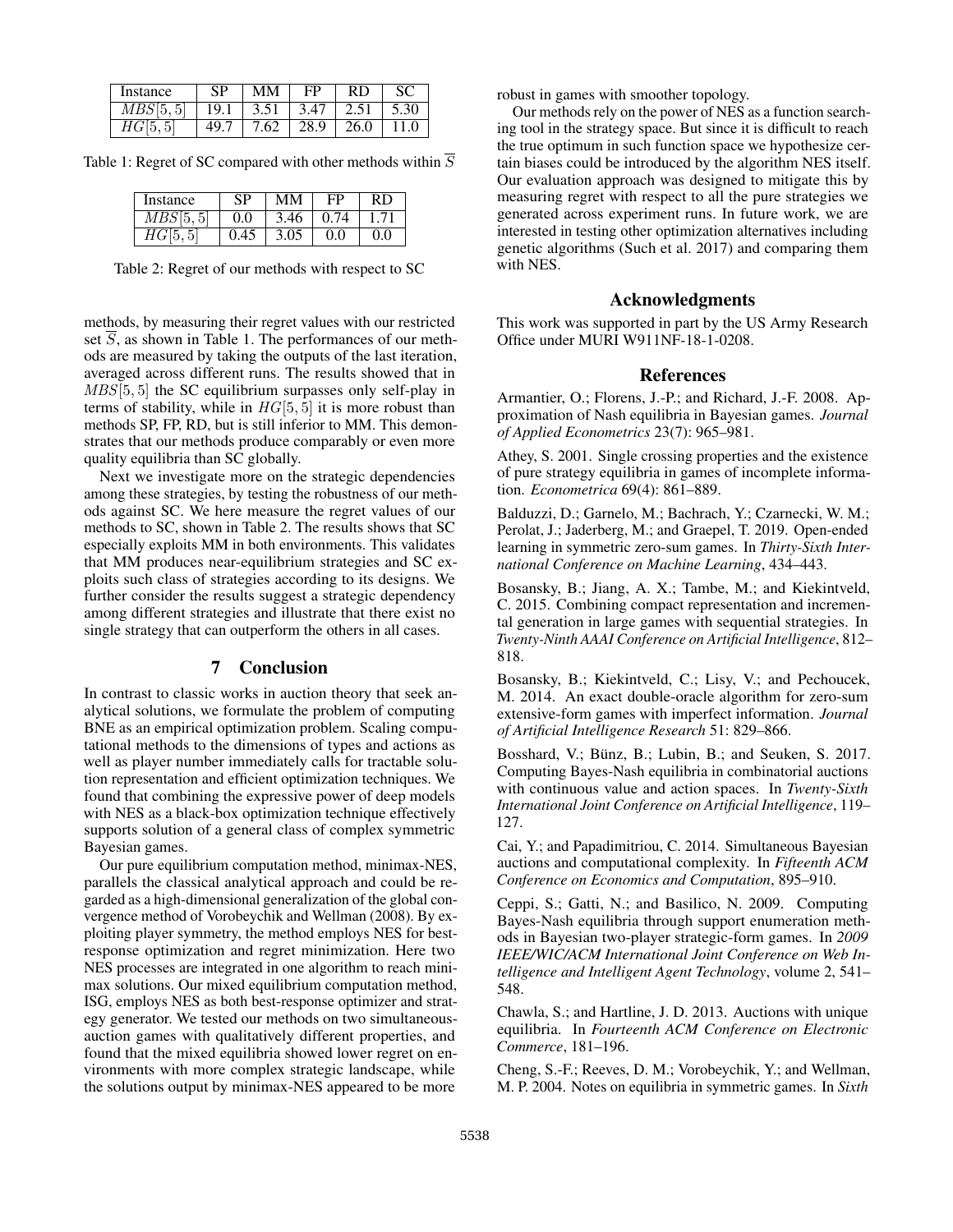*International Workshop on Game Theoretic and Decision Theoretic Agents*.

Christodoulou, G.; Kovács, A.; and Schapira, M. 2008. Bayesian combinatorial auctions. In *International Colloquium on Automata, Languages, and Programming*, 820– 832.

Conitzer, V.; and Sandholm, T. 2008. New complexity results about Nash equilibria. *Games and Economic Behavior* 63(2): 621–641.

Dasgupta, P.; and Maskin, E. 1986. The existence of equilibrium in discontinuous economic games, I: Theory. *Review of Economic Studies* 53(1): 1–26.

Dütting, P.; and Kesselheim, T. 2017. Best-response dynamics in combinatorial auctions with item bidding. In *Twenty-Eighth Annual ACM-SIAM Symposium on Discrete Algorithms*, 521–533.

Gomes, R.; and Sweeney, K. 2014. Bayes-Nash equilibria of the generalized second-price auction. *Games and Economic Behavior* 86: 421–437.

Harsanyi, J. C. 1967. Games with incomplete information played by Bayesian players, Part I. The basic model. *Management Science* 14(3): 159–182.

Hefti, A. 2017. Equilibria in symmetric games: Theory and applications. *Theoretical Economics* 12(3): 979–1002.

Heidekrüger, S.; Sutterer, P.; Kohring, N.; Fichtl, M.; and Bichler, M. 2021. Equilibrium learning in combinatorial auctions: Computing approximate Bayesian Nash equilibria via pseudogradient dynamics. In *AAAI-21 Workshop on Reinforcement Learning in Games*.

Heinrich, J.; Lanctot, M.; and Silver, D. 2015. Fictitious selfplay in extensive-form games. In *Thirty-Second International Conference on Machine Learning*, 805–813.

Jain, M.; Korzhyk, D.; Vaněk, O.; Conitzer, V.; Pěchouček, M.; and Tambe, M. 2011. A double oracle algorithm for zero-sum security games on graphs. In *Tenth International Conference on Autonomous Agents and Multi-Agent Systems*, 327–334.

Jiang, A. X.; and Leyton-Brown, K. 2010. Bayesian actiongraph games. In *Twenty-Third International Conference on Neural Information Processing Systems*, 991–999.

Kingma, D. P.; and Ba, J. 2014. Adam: A method for stochastic optimization. Preprint arXiv:1412.6980.

Krishna, V. 2009. *Auction theory*. Academic Press.

Lanctot, M.; Zambaldi, V.; Gruslys, A.; Lazaridou, A.; Tuyls, K.; Pérolat, J.; Silver, D.; and Graepel, T. 2017. A unified game-theoretic approach to multiagent reinforcement learning. In *Thirty-First International Conference on Neural Information Processing Systems*, 4190–4203.

Li, Z.; and Wellman, M. P. 2020. Structure learning for approximate solution of many-player games. In *Thirty-Fourth AAAI Conference on Artificial Intelligence*, 2119–2127.

Li, Z.; and Wellman, M. P. 2021. Evolution strategies for approximate solution of Bayesian games: Supplementary material. Avaliable at https://rezunli96.github.io/.

McAdams, D. 2003. Isotone equilibrium in games of incomplete information. *Econometrica* 71(4): 1191–1214.

McAfee, R. P.; and McMillan, J. 1987. Auctions and bidding. *Journal of Economic Literature* 25(2): 699–738.

McMahan, H. B.; Gordon, G. J.; and Blum, A. 2003. Planning in the presence of cost functions controlled by an adversary. In *Twentieth International Conference on Machine Learning*, 536–543.

Milgrom, P. R.; and Weber, R. J. 1982. A theory of auctions and competitive bidding. *Econometrica* 1089–1122.

Milgrom, P. R.; and Weber, R. J. 1985. Distributional strategies for games with incomplete information. *Mathematics of Operations Research* 10(4): 619–632.

Muller, P.; Omidshafiei, S.; Rowland, M.; Tuyls, K.; Perolat, J.; Liu, S.; Hennes, D.; Marris, L.; Lanctot, M.; Hughes, E.; et al. 2020. A generalized training approach for multiagent learning. In *Eighth International Conference on Learning Representations*.

Nash, J. 1951. Non-cooperative games. *Annals of Mathematics* 286–295.

Rabinovich, Z.; Naroditskiy, V.; Gerding, E. H.; and Jennings, N. R. 2013. Computing pure Bayesian-Nash equilibria in games with finite actions and continuous types. *Artificial Intelligence* 195: 106–139.

Reeves, D. M.; and Wellman, M. P. 2004. Computing bestresponse strategies in infinite games of incomplete information. In *Twentieth Conference on Uncertainty in Artificial Intelligence*, 470–478.

Reeves, D. M.; Wellman, M. P.; MacKie-Mason, J. K.; and Osepayshvili, A. 2005. Exploring bidding strategies for market-based scheduling. *Decision Support Systems* 39(1): 67–85.

Reny, P. J. 1999. On the existence of pure and mixed strategy Nash equilibria in discontinuous games. *Econometrica* 67(5): 1029–1056.

Reny, P. J. 2011. On the existence of monotone pure-strategy equilibria in Bayesian games. *Econometrica* 79(2): 499–553.

Riley, J. G.; and Samuelson, W. F. 1981. Optimal auctions. *The American Economic Review* 71(3): 381–392.

Salimans, T.; Ho, J.; Chen, X.; Sidor, S.; and Sutskever, I. 2017. Evolution strategies as a scalable alternative to reinforcement learning. Preprint arXiv:1703.03864.

Singh, S.; Soni, V.; and Wellman, M. 2004. Computing approximate Bayes-Nash equilibria in tree-games of incomplete information. In *Fifth ACM Conference on Electronic Commerce*, 81–90.

Sokota, S.; Ho, C.; and Wiedenbeck, B. 2019. Learning deviation payoffs in simulation-based games. In *Thirty-Third AAAI Conference on Artificial Intelligence*, 2173–2180.

Such, F. P.; Madhavan, V.; Conti, E.; Lehman, J.; Stanley, K. O.; and Clune, J. 2017. Deep neuroevolution: Genetic algorithms are a competitive alternative for training deep neural networks for reinforcement learning. Preprint arXiv:1712.06567.